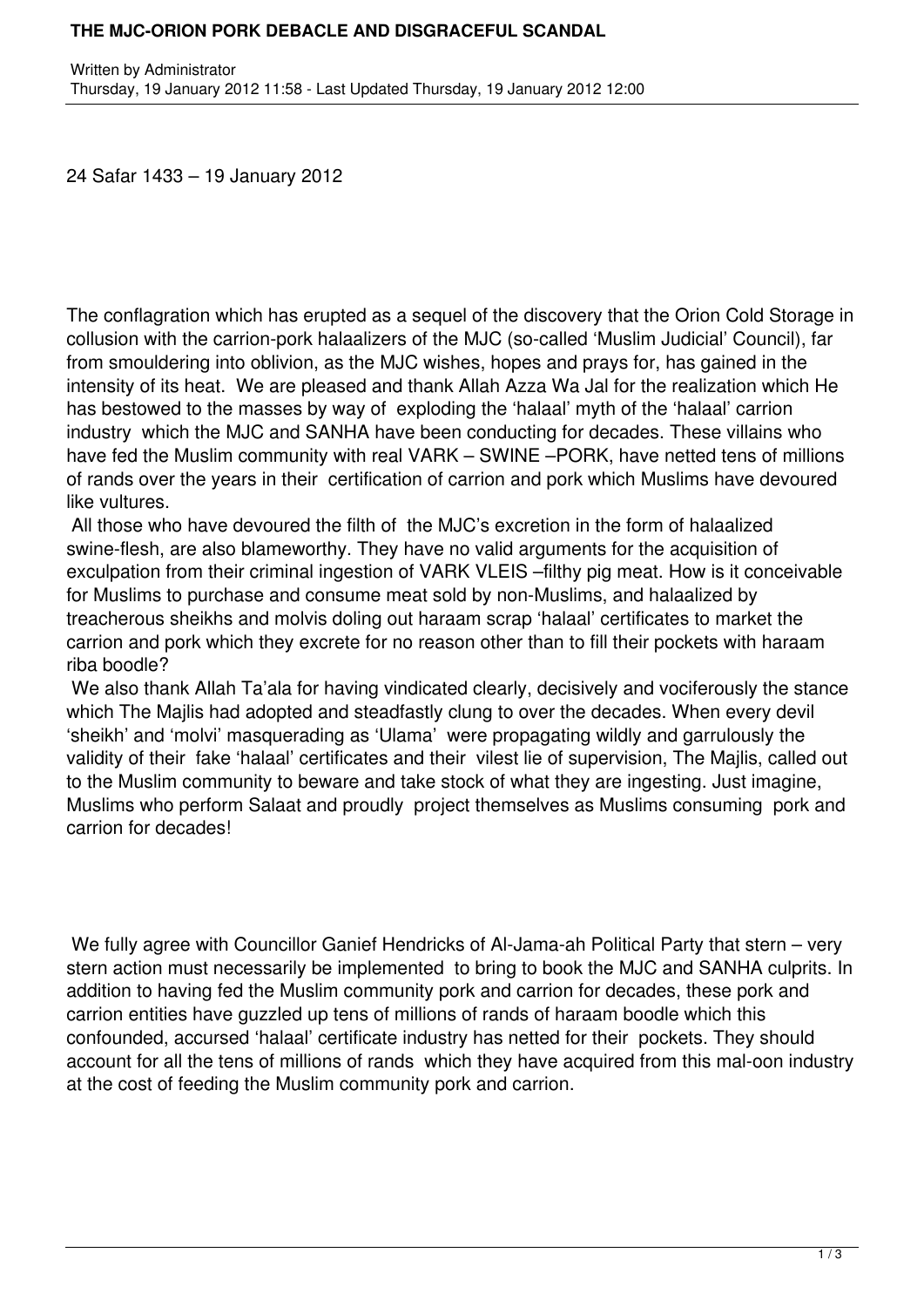## **THE MJC-ORION PORK DEBACLE AND DISGRACEFUL SCANDAL**

Written by Administrator Thursday, 19 January 2012 11:58 - Last Updated Thursday, 19 January 2012 12:00

 Decades after we have persistently and consistently apprized the Ummah of the pork and carrion they are consuming on the basis of MJC and SANHA certification, there are now numerous voices raising our clarion call. One such voice is of Ganief Hendricks of Al-Jama-ah Political Party, who has been constrained to state: "Muslims must also resign themselves to the fact that there is no halaal meat or chicken in the country……It is clear to me and the Party that Muslims all over South Africa have been fed with pork and this is a blot against every halaal certifying authority in the country and every Muslim butcher in the country."

 It has been conveyed to us that the MJC president, Ighsaan Hendricks is in hiding. We believe that the Muslim masses in the Cape are anxious to flay him for having condoned the pork and carrion industry. It was on the strength of these miscreant sheikhs and molvis that Muslims had consumed pork and carrion. The anger and hurt which Muslims now feel are understandable.

We are also informed that Ighsaan Hendricks of the MJC is hiding from the non-Muslim female who has exposed the 'halaal' pork racket. He is unprepared now to meet and answer her interrogation on a medium which has always been his favourite, viz. shaitaani-haraam television. If we of The Majlis refuse to participate in a Radio Shaitaan and Television Shaitaan programme, it is understandable, and every Muslim will accept the validity of our refusal. But, when the likes of these swine-halaalizing sheikhs and molvis shy away from such an important issue and go underground as a consequence of their mortal fear of a non-Muslim woman who has some incisive questions to fire at the MJC for its the pork debacle, then it speaks volumes for the satanism and cowardice of Ighsaan Hendricks and the MJC clique. They had certified VARK VLEIS. They must now be fried in VARK VET. They must be roasted alive in pork-oil. It is indeed surprising that molvi-cum-sheikh Ighsaan Hendricks of the MJC has suddenly recalled the virtues and incumbency of Purdah (Hijaab). Discretion dictated that adoption of Purdah for the non-Muslim lady doing the exposure of the MJC's VARK scandal on television, is expediently 'waajib', hence he sought refuge in underground purdah to hide himself from the non-Muslim lady set to interrogate him on the deplorable Pork scandal of the MJC whose president he happens to be. We trust that henceforth he will champion the cause of Purdah. The cowardice of these MJC PORK morons is entirely expected.

 Adding salt to the pork wounds caused by the MJC in the hearts of the pork-consuming Muslim public, are the taunts of Orion's staff. Commenting on these taunts, Ganief Hendricks of Jama-ah Political Party says: "What has aggravated many Muslims is that employees of the Cold Storage hostile to Islam has joked that they have fed Muslims with PORK for many years." Muslims should hang their heads in shame and patiently tolerate these taunts of the kuffaar. The irrefutable fact is that they had devoured MJC certified pork and carrion of their own free, willing choice. They should therefore castigate themselves and ignore the stupid taunts of the kuffaar of Orion Cold Storage.

 The Muslims in Cape Town are baying for the blood of the MJC miscreants who had fed them halaalized PORK and CARRION for years. Advising the community to refrain from taking the law into their own hands, Councillor Ganief Hendricks said: "Muslims are advised not to take